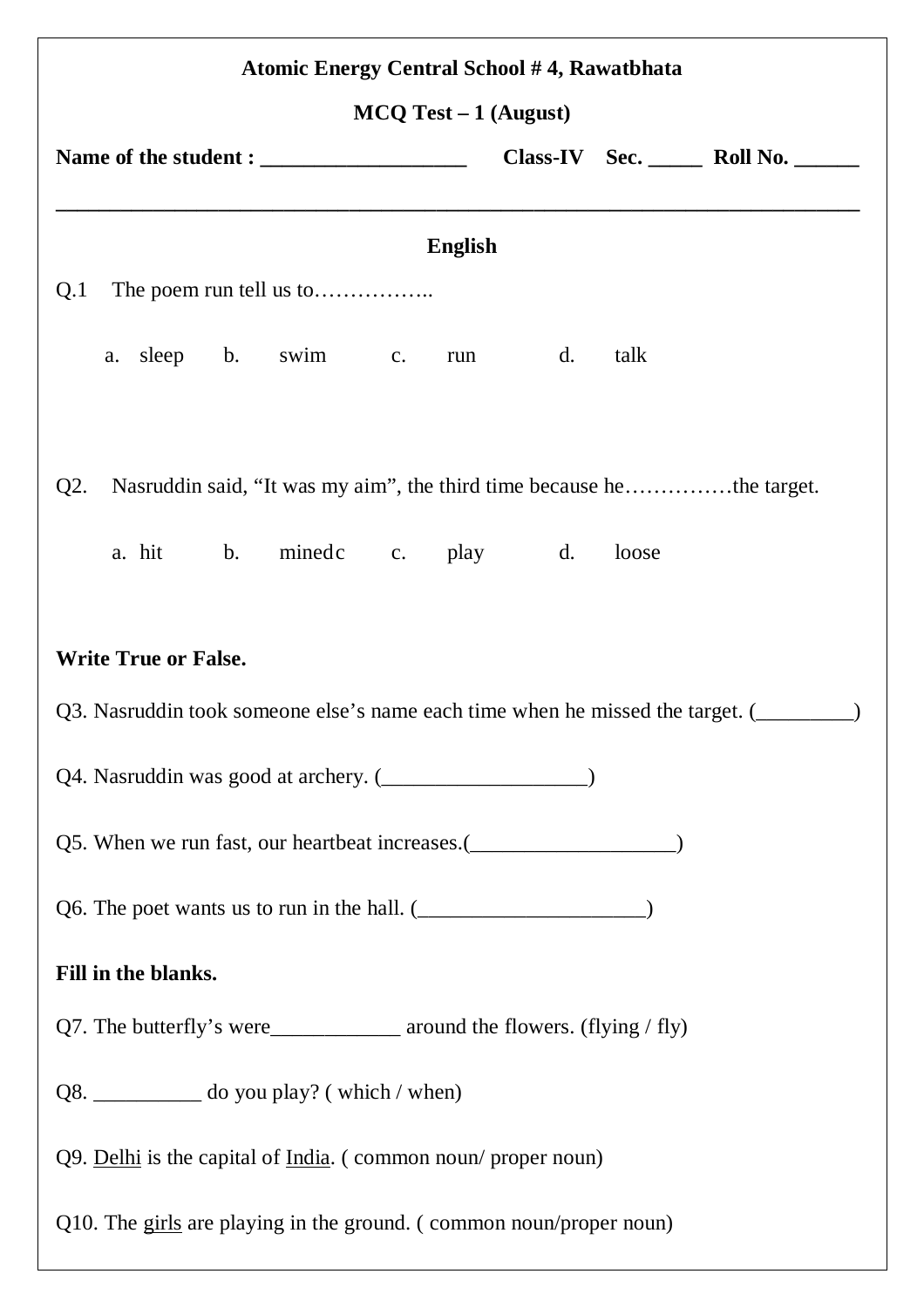| प्र.11 दिए गए शब्दों में से सही शब्द है -                                   |                                          |                                              |                                                                     |             |  |  |  |  |  |
|-----------------------------------------------------------------------------|------------------------------------------|----------------------------------------------|---------------------------------------------------------------------|-------------|--|--|--|--|--|
|                                                                             |                                          |                                              | (क) मूश्कील       (ख) मुशकील     (ग) मुश्कील                        | (घ) मुश्किल |  |  |  |  |  |
| प्र.12 पापा की बहन को कहते हैं -                                            |                                          |                                              |                                                                     |             |  |  |  |  |  |
|                                                                             |                                          | (क) मौसी        (ख) बहन                      | (ग) बुआ                                                             | (घ) नानी    |  |  |  |  |  |
| प्र.13 ' <b>चतुर'</b> शब्द का अर्थ है -                                     |                                          |                                              |                                                                     |             |  |  |  |  |  |
|                                                                             |                                          | (क) मूर्ख (ख) चंचल (ग) होशियार               |                                                                     | (घ) मेहनती  |  |  |  |  |  |
|                                                                             | प्र.14 ' <b>जवाब'</b> शब्द का विलोम है - |                                              |                                                                     |             |  |  |  |  |  |
|                                                                             |                                          | (क) उत्तर           (ख) सवाल        (ग) कठिन |                                                                     | (घ) बेवकूफ़ |  |  |  |  |  |
| ----------------------------------- तले ॲंधेरा<br>प्र 15 मुहावरा पूरा करो । |                                          |                                              |                                                                     |             |  |  |  |  |  |
|                                                                             |                                          | (क) दीया         (ख) दिया         (ग) बत्ती  |                                                                     | (घ) चाँद    |  |  |  |  |  |
| प्र.16 नसीरुद्दीन के दोस्त थे -                                             |                                          |                                              |                                                                     |             |  |  |  |  |  |
|                                                                             |                                          |                                              | (क) अकबर       (ख) बीरबल       (ग) जमाल साहब         (घ) ख्वाजा सरा |             |  |  |  |  |  |
| प्र.17 ' <b>समस्या</b> ' शब्द का बहुवचन है -                                |                                          |                                              |                                                                     |             |  |  |  |  |  |
|                                                                             |                                          |                                              | (क) समस्याएँ (ख) समस्याएँ (ग) समसयाओं (घ) सामस्यायो                 |             |  |  |  |  |  |
| प्र.18 पापा क्या बना सीख रहे थे –                                           |                                          |                                              |                                                                     |             |  |  |  |  |  |
|                                                                             |                                          | (क) जानवर (ख) आदमी (ग) कुत्ता                |                                                                     | (घ) बिल्ली  |  |  |  |  |  |
| प्र.19 तुम क्या कर रहे हो? वाक्य में सर्वनाम है –                           |                                          |                                              |                                                                     |             |  |  |  |  |  |
|                                                                             |                                          | (क) क्या         (ख) कर         (ग) तुम      |                                                                     | (घ) रहे हो  |  |  |  |  |  |
| प्र.20 दिए गए शब्दों में से सही शब्द है -                                   |                                          |                                              |                                                                     |             |  |  |  |  |  |
|                                                                             |                                          | (क) मेहेनती      (ख) मेहनती     (ग) मोहनती   |                                                                     | (घ) मेहानती |  |  |  |  |  |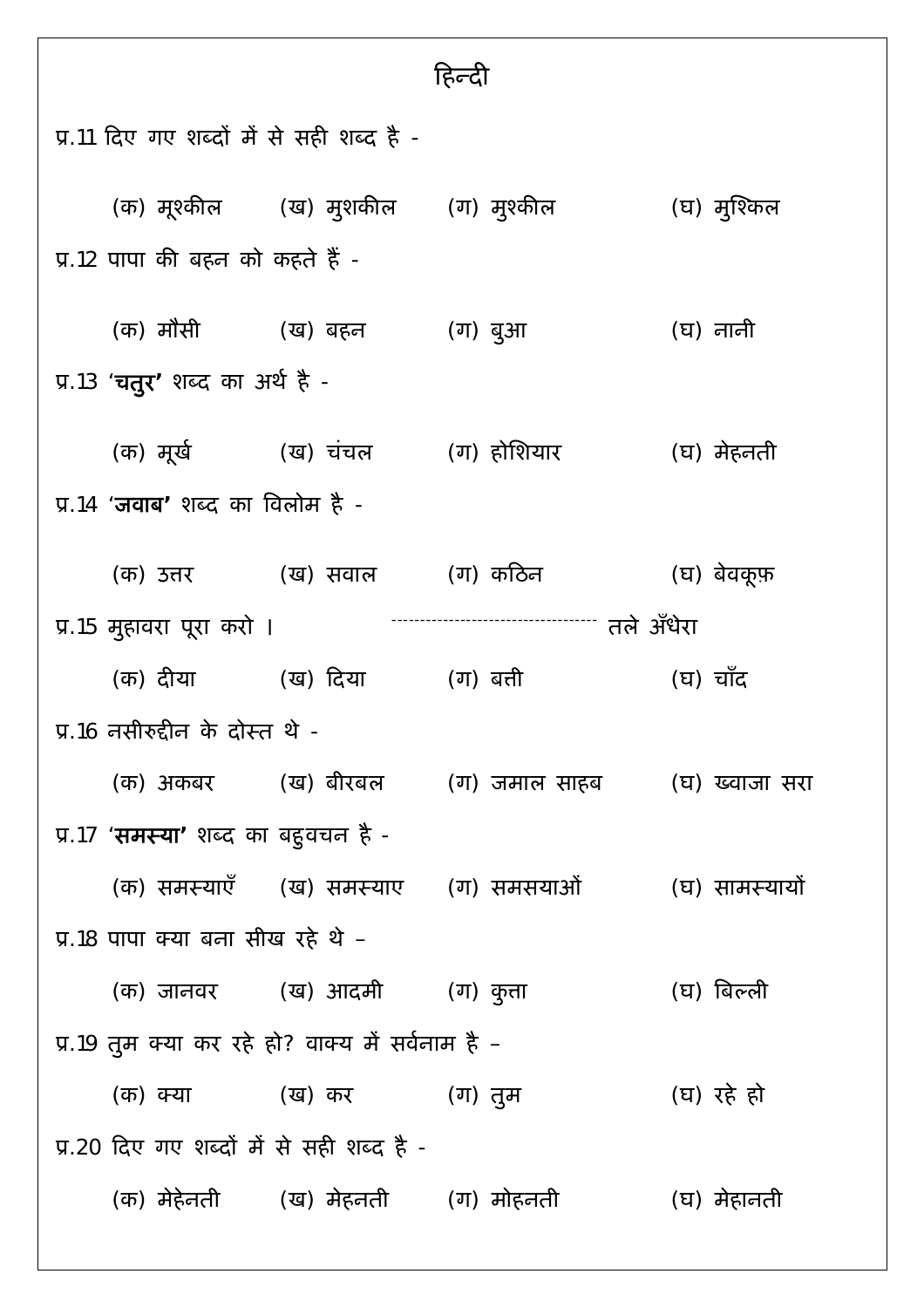| <b>Maths</b>                                                     |                                             |                |                             |                |                                                     |                |             |  |
|------------------------------------------------------------------|---------------------------------------------|----------------|-----------------------------|----------------|-----------------------------------------------------|----------------|-------------|--|
| Q21. How many minutes are there in one minute?                   |                                             |                |                             |                |                                                     |                |             |  |
| a.                                                               |                                             |                | b. 50 c.                    |                | 60                                                  | d.             | 24          |  |
| Q22. The day after 100 days from $5th$ May falls in which month? |                                             |                |                             |                |                                                     |                |             |  |
| a.                                                               |                                             |                |                             |                | July b. August c. September d. October              |                |             |  |
| Q23. How many minutes have passed between 5:45 pm and 6:30pm?    |                                             |                |                             |                |                                                     |                |             |  |
| a.                                                               |                                             |                | 45 b. 30 c. 40              |                |                                                     | d.             | 50          |  |
| Q24. Find out the time 4 hours after 10:25am is-                 |                                             |                |                             |                |                                                     |                |             |  |
|                                                                  | a. 1:25 pm b. 2:25 pm c. 2:25 am d. 1:25 am |                |                             |                |                                                     |                |             |  |
|                                                                  | Q25. 14 October 2018 is written as-         |                |                             |                |                                                     |                |             |  |
| a.                                                               |                                             |                | $14/09/18$ b. $14/10/18$ c. |                | 14/10/08 d. 14/11/18                                |                |             |  |
| Q26. Change 2:30 in the afternoon in 24-hour clock time?         |                                             |                |                             |                |                                                     |                |             |  |
| a.                                                               |                                             |                |                             |                | 14:30 hours b. 2:30 hours c. 2:30 am d. 15:30 hours |                |             |  |
| Q27. Which number will be on the opposite side of 4 in a dice?   |                                             |                |                             |                |                                                     |                |             |  |
| a.                                                               | $\overline{2}$                              | $\mathbf{b}$ . | $\mathbf{1}$                | $\mathbf{c}$ . | 5                                                   | $\mathbf{d}$ . | 3           |  |
| Q28. How long is your lunch break?                               |                                             |                |                             |                |                                                     |                |             |  |
| a.                                                               | 40 minutes b.                               |                | 15 minutes c.               |                | 6 hours                                             | $\mathbf{d}$ . | 30 minutes  |  |
| Q29. How long does a football match take?                        |                                             |                |                             |                |                                                     |                |             |  |
| a.                                                               | 60 minutes b.                               |                | 70 minutes c.               |                | 90 minutes d.                                       |                | 100 minutes |  |
| Q30. Which of these is the top view of a table?                  |                                             |                |                             |                |                                                     |                |             |  |
| a.                                                               |                                             |                |                             | $\mathbf b$ .  |                                                     |                |             |  |
| $\mathbf{C}$ .                                                   |                                             |                |                             | d.             |                                                     |                |             |  |